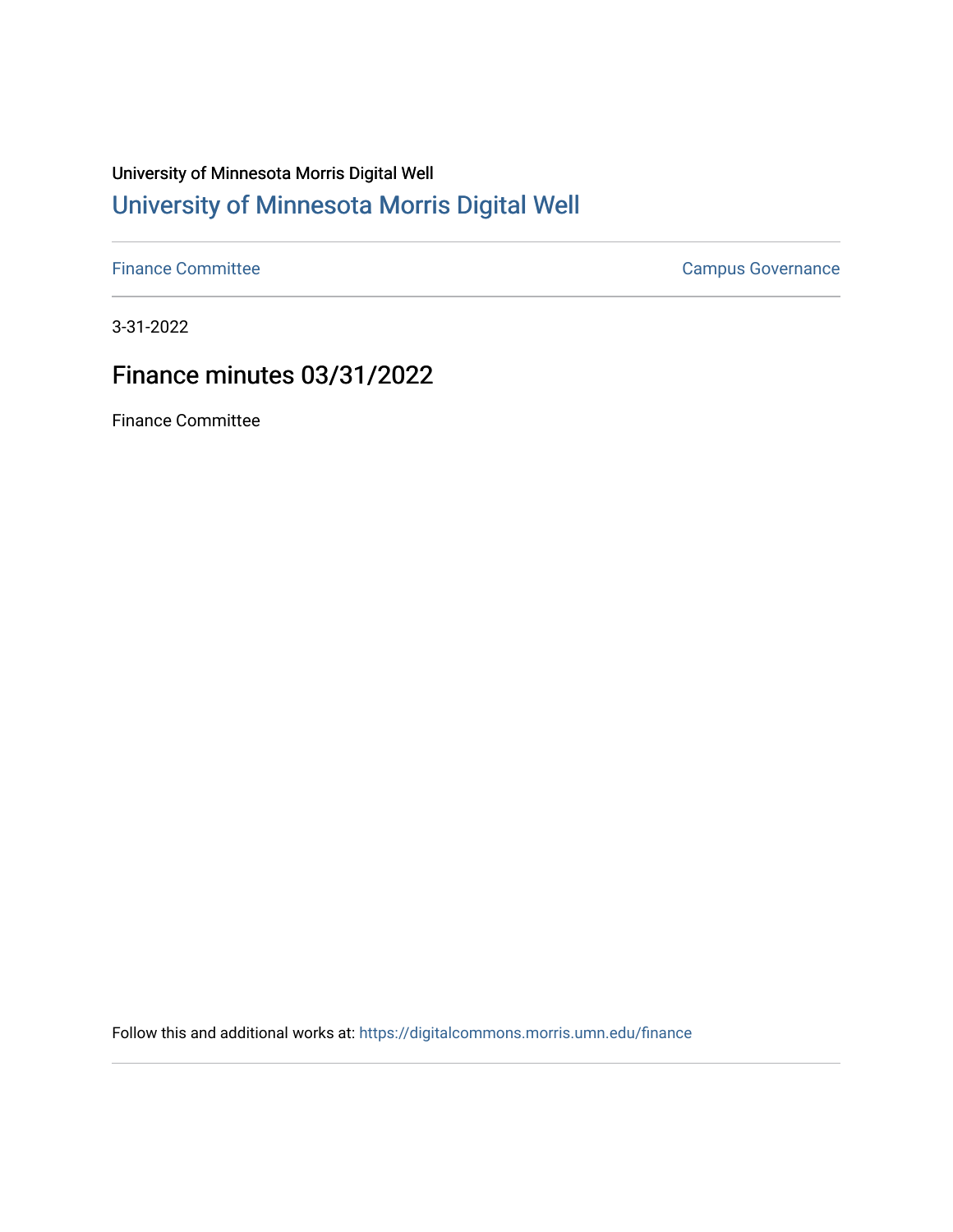## **UMM Finance Committee**

March 31, 2022 (virtual) Meeting Minutes

Present: Roger Rose, Brad Deane, Bryan Herrmann, David Roberts, Mary Zosel, Matt Senger, Marie Hagen, Bart Finzel, Jennifer Deane

Absent: Lucas Granholm, Kendra DeRosa, Shelby Maloney

Guests: Melissa Wrobleski, Jessica Dierks

Approval of Minutes: There was a call to change the last question wording to contribute than "commit". The minutes were then approved unanimously.

### **1) Budget updates from Leadership**

The budget compact meeting was on March 4. There were a few questions from the provost office around metrics on MPACT 25. The provost is interested in UMM putting in a column to show the goal for the next fiscal year. There was also discussion around the tuition waiver and the request from the state since there are new people in the federal government. The cuts Morris has made already was discussed. It was also brought up that Morris has the lowest student debt between all of the system campuses, so even with asking for an increase in tuition, our student debt should hopefully remain lower than the other campuses.

Question: Did the budget 5 question trendlines? Answer: No, they felt comfortable with where our budget is at and where we are projecting.

Question: What is the student debt rate? Answer: UMM is about \$23,000. The system is above \$25,000 right now.

Question: What are other campuses student debt rates? Answer: The baseline for the whole system is \$27,864. The Twin Cities campus is around \$28k, Duluth is a little above \$25k, and Crookston is under \$25k but is not as low as Morris.

Discussion: Members were surprised that the student debt rate is as high as it is with prairie scholars, aid packages, and the tuition waiver. With the waiver we have  $\frac{y}{x}$  of the school not paying tuition. Interest was expressed to see the breakdown in terms of debt and the distribution in hopes to not see a cluster of students with really high debt. Leadership noted that it has to be students who have borrowed and have borrowed through the institution. A committee member noted that there are a number of students who receive the tuition waiver but have other expenses that they still need to borrow money to pay for. Leadership also noted that students from Minnesota are in a different scenario to out of state students as they could also receive the UPromise scholarship or a MN State grant. The Finance Department will plan to provide a report that looks at the financial metrics for students. This is part of MPACT 25, and the committee could commit to look at this data annually.

### Discussion: Follow up on Budget Compact Meeting

The budget 5 wanted to see a breakdown of salary increases more. They also are wondering about the financial investments we've made towards MPACT25 goals. The finance committee would like to see the indicators of investment for the MPACT25 goals at the next meeting to discuss.